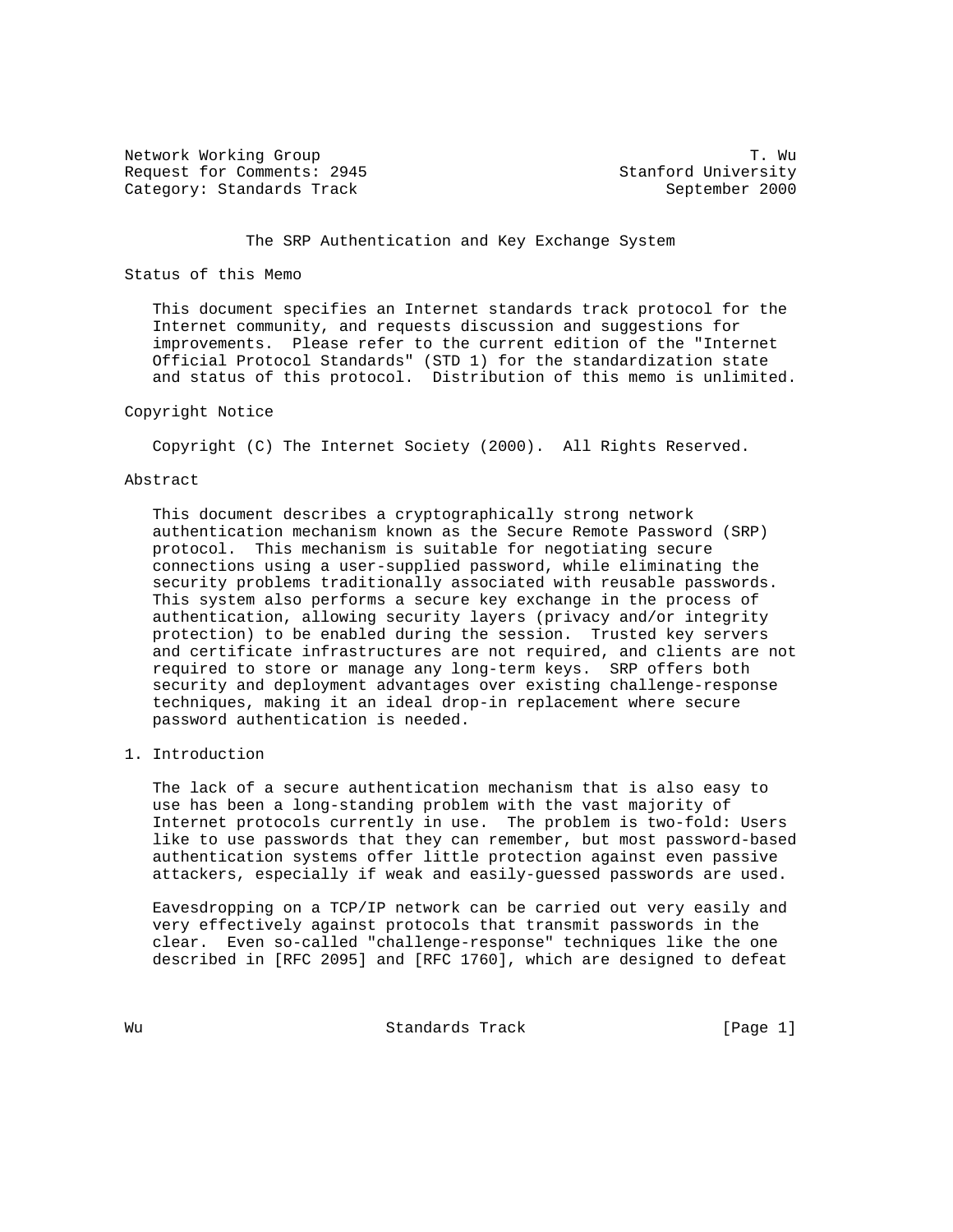simple sniffing attacks, can be compromised by what is known as a "dictionary attack". This occurs when an attacker captures the messages exchanged during a legitimate run of the protocol and uses that information to verify a series of guessed passwords taken from a precompiled "dictionary" of common passwords. This works because users often choose simple, easy-to-remember passwords, which invariably are also easy to guess.

 Many existing mechanisms also require the password database on the host to be kept secret because the password P or some private hash h(P) is stored there and would compromise security if revealed. That approach often degenerates into "security through obscurity" and goes against the UNIX convention of keeping a "public" password file whose contents can be revealed without destroying system security.

 SRP meets the strictest requirements laid down in [RFC 1704] for a non-disclosing authentication protocol. It offers complete protection against both passive and active attacks, and accomplishes this efficiently using a single Diffie-Hellman-style round of computation, making it feasible to use in both interactive and non interactive authentication for a wide range of Internet protocols. Since it retains its security when used with low-entropy passwords, it can be seamlessly integrated into existing user applications.

2. Conventions and Terminology

 The protocol described by this document is sometimes referred to as "SRP-3" for historical purposes. This particular protocol is described in [SRP] and is believed to have very good logical and cryptographic resistance to both eavesdropping and active attacks.

 This document does not attempt to describe SRP in the context of any particular Internet protocol; instead it describes an abstract protocol that can be easily fitted to a particular application. For example, the specific format of messages (including padding) is not specified. Those issues have been left to the protocol implementor to decide.

 The one implementation issue worth specifying here is the mapping between strings and integers. Internet protocols are byte-oriented, while SRP performs algebraic operations on its messages, so it is logical to define at least one method by which integers can be converted into a string of bytes and vice versa.

An n-byte string S can be converted to an integer as follows:

 $i = S[n-1] + 256 * S[n-2] + 256^2 * S[n-3] + ... + 256^2(n-1) * S[0]$ 

Wu **Warehouse Standards Track** [Page 2]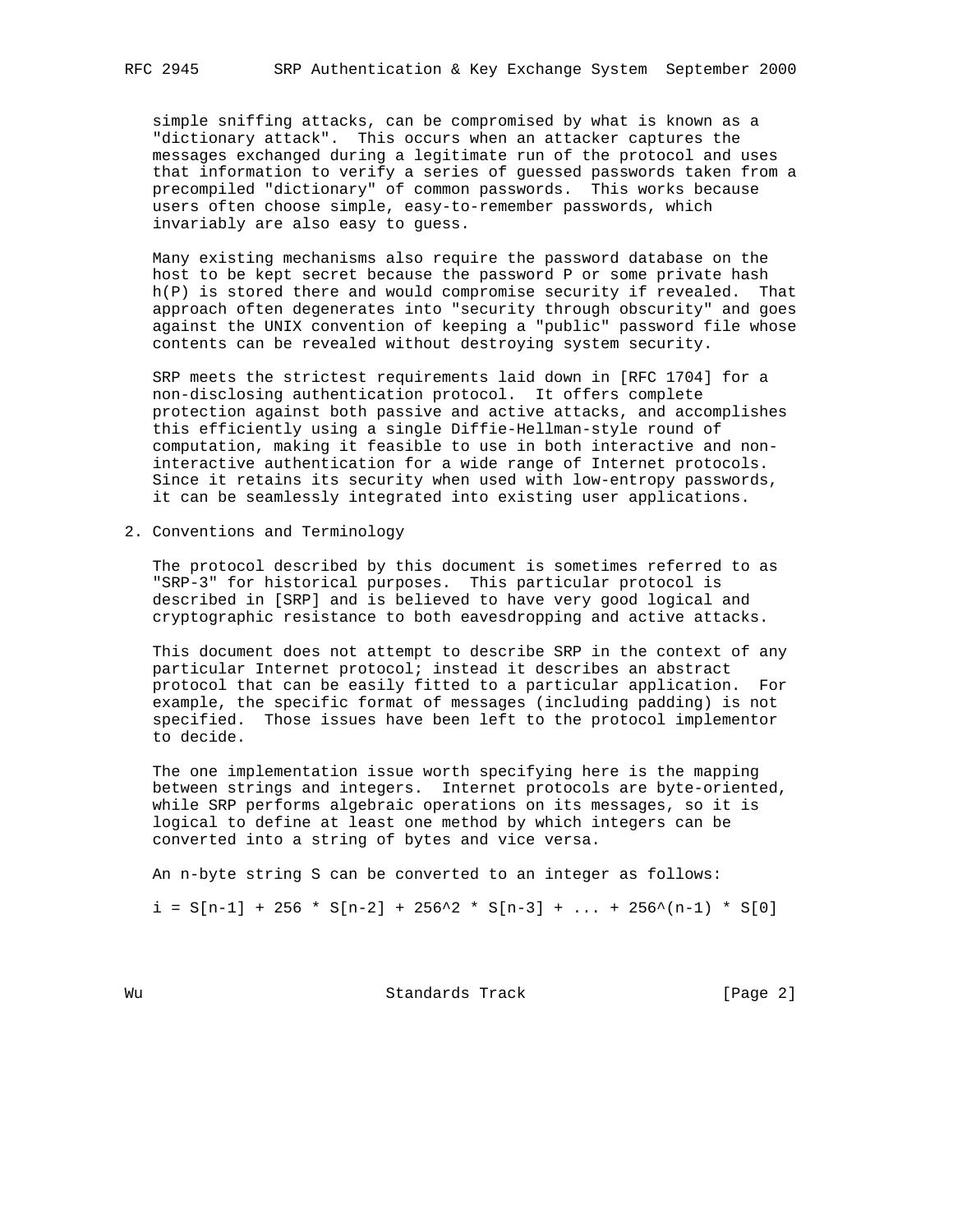where i is the integer and  $S[x]$  is the value of the x'th byte of S. In human terms, the string of bytes is the integer expressed in base 256, with the most significant digit first. When converting back to a string, S[0] must be non-zero (padding is considered to be a separate, independent process). This conversion method is suitable for file storage, in-memory representation, and network transmission of large integer values. Unless otherwise specified, this mapping will be assumed.

 If implementations require padding a string that represents an integer value, it is recommended that they use zero bytes and add them to the beginning of the string. The conversion back to integer automatically discards leading zero bytes, making this padding scheme less prone to error.

 The SHA hash function, when used in this document, refers to the SHA-1 message digest algorithm described in [SHA1].

3. The SRP-SHA1 mechanism

 This section describes an implementation of the SRP authentication and key-exchange protocol that employs the SHA hash function to generate session keys and authentication proofs.

The host stores user passwords as triplets of the form

 $\{$  <username>, <password verifier>, <salt>  $\}$ 

Password entries are generated as follows:

```
\text{salt} = \text{random}()x = SHA(ssalt > | SHA(susername > | ":: | raw password>)<password verifier> = v = g^x % N
```
 The | symbol indicates string concatenation, the ^ operator is the exponentiation operation, and the % operator is the integer remainder operation. Most implementations perform the exponentiation and remainder in a single stage to avoid generating unwieldy intermediate results. Note that the 160-bit output of SHA is implicitly converted to an integer before it is operated upon.

Authentication is generally initiated by the client.

| Client                      |                | Host                                        |
|-----------------------------|----------------|---------------------------------------------|
|                             |                |                                             |
| $U =$ <username></username> | $--$           |                                             |
|                             | $\epsilon$ $-$ | s = <salt file="" from="" passwd=""></salt> |

Wu Standards Track [Page 3]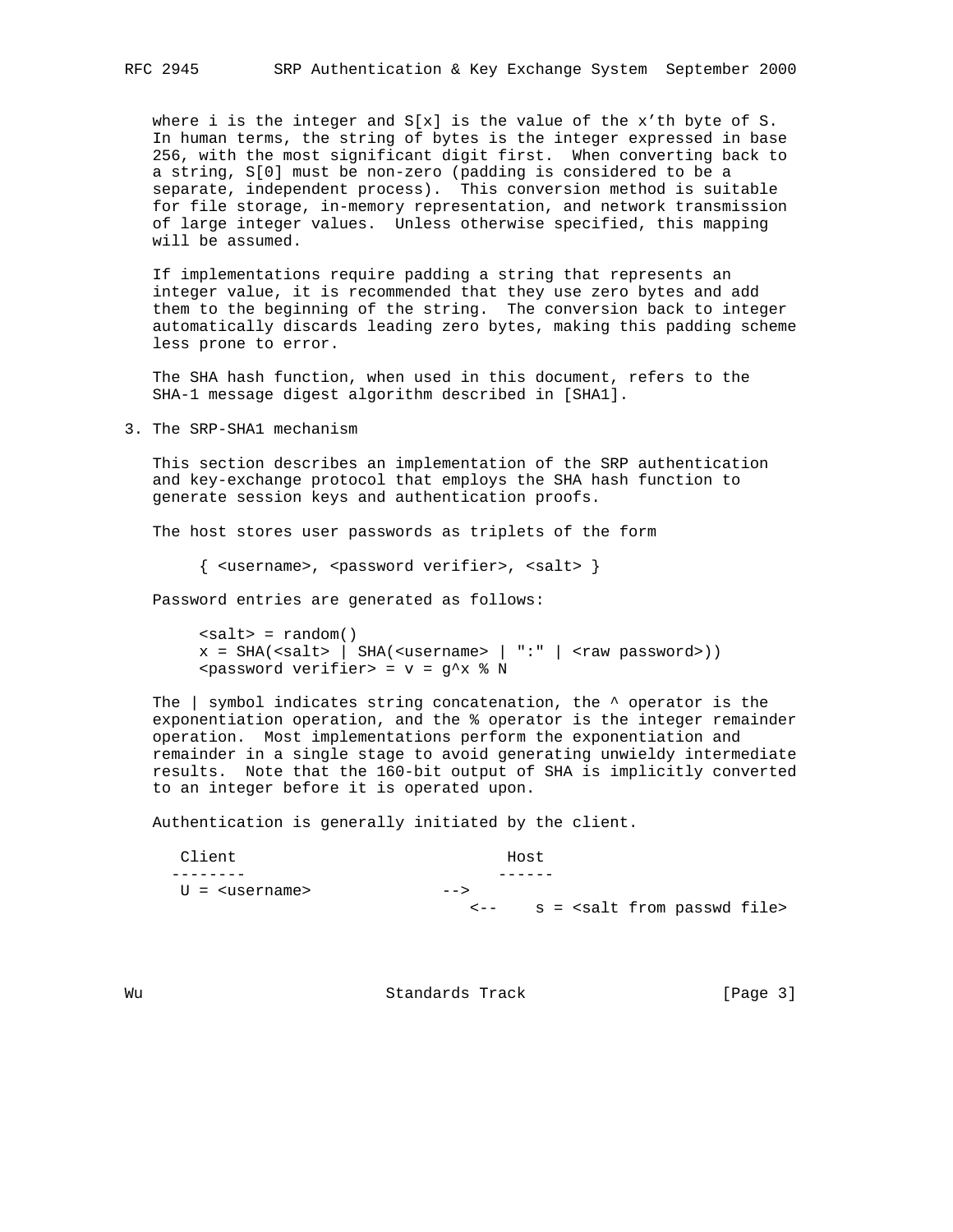Upon identifying himself to the host, the client will receive the salt stored on the host under his username.

```
a = random()A = g^A a \& N -->
                                   v = <stored password verifier>
                                 b = random()\leftarrow - B = (v + g^{\wedge}b) % N
 p = <raw password>
x = SHA(s | SHA(U | "::" | p))S = (B - g^{\wedge}x) ^ (a + u * x) \% N S = (A * v^{\wedge}u) ^ b \% N K = SHA_Interleave(S) K = SHA_Interleave(S)
 (this function is described
  in the next section)
```
 The client generates a random number, raises g to that power modulo the field prime, and sends the result to the host. The host does the same thing and also adds the public verifier before sending it to the client. Both sides then construct the shared session key based on the respective formulae.

 The parameter u is a 32-bit unsigned integer which takes its value from the first 32 bits of the SHA1 hash of B, MSB first.

The client MUST abort authentication if B % N is zero.

The host MUST abort the authentication attempt if  $A \$   $N$  is zero. The host MUST send B after receiving A from the client, never before.

 At this point, the client and server should have a common session key that is secure (i.e. not known to an outside party). To finish authentication, they must prove to each other that their keys are identical.

 $M = H(H(N)$  XOR  $H(g)$  |  $H(U)$  | s | A | B | K) -->  $\leftarrow H(A | M | K)$ 

 The server will calculate M using its own K and compare it against the client's response. If they do not match, the server MUST abort and signal an error before it attempts to answer the client's challenge. Not doing so could compromise the security of the user's password.

Wu Standards Track [Page 4]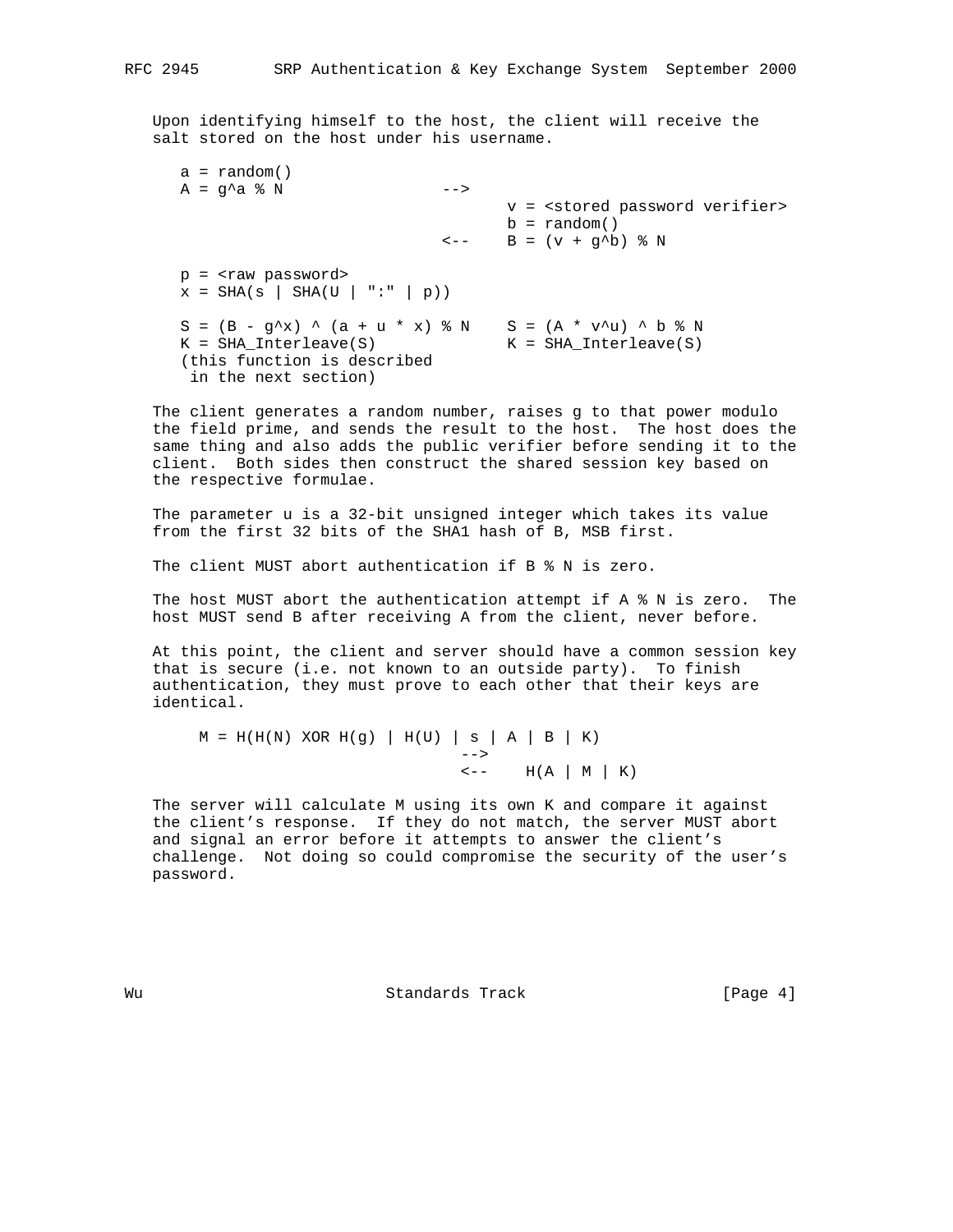If the server receives a correct response, it issues its own proof to the client. The client will compute the expected response using its own K to verify the authenticity of the server. If the client responded correctly, the server MUST respond with its hash value.

 The transactions in this protocol description do not necessarily have a one-to-one correspondence with actual protocol messages. This description is only intended to illustrate the relationships between the different parameters and how they are computed. It is possible, for example, for an implementation of the SRP-SHA1 mechanism to consolidate some of the flows as follows:

| Client | Host                                                                              |                      |
|--------|-----------------------------------------------------------------------------------|----------------------|
|        |                                                                                   |                      |
| U, A   | $--$                                                                              |                      |
|        | $\leftarrow  \quad$ s, B<br>$H(H(N)$ XOR $H(g)$   $H(U)$   s   A   B   K)<br>$--$ |                      |
|        | $\lt$ $-$                                                                         | $H(A \mid M \mid K)$ |

 The values of N and g used in this protocol must be agreed upon by the two parties in question. They can be set in advance, or the host can supply them to the client. In the latter case, the host should send the parameters in the first message along with the salt. For maximum security, N should be a safe prime (i.e. a number of the form  $N = 2q + 1$ , where q is also prime). Also, g should be a generator modulo N (see [SRP] for details), which means that for any X where 0  $X \times N$ , there exists a value x for which  $q^x \times N == X$ .

#### 3.1. Interleaved SHA

 The SHA\_Interleave function used in SRP-SHA1 is used to generate a session key that is twice as long as the 160-bit output of SHA1. To compute this function, remove all leading zero bytes from the input. If the length of the resulting string is odd, also remove the first byte. Call the resulting string T. Extract the even-numbered bytes into a string E and the odd-numbered bytes into a string F, i.e.

 $E = T[0] | T[2] | T[4] | ...$  $F = T[1] | T[3] | T[5] | ...$ 

 Both E and F should be exactly half the length of T. Hash each one with regular SHA1, i.e.

 $G = SHA(E)$  $H = SHA(F)$ 

Wu Standards Track [Page 5]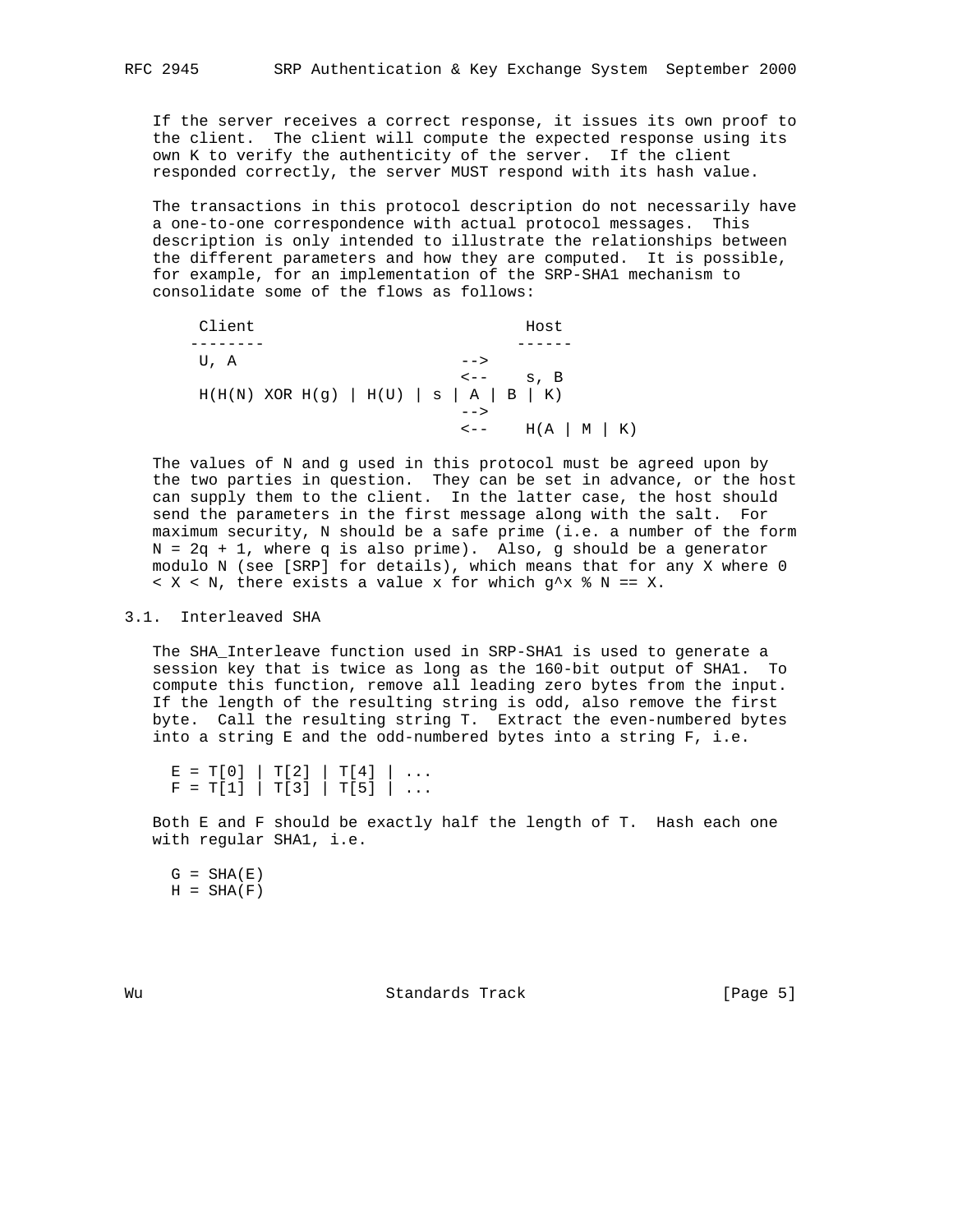Interleave the two hashes back together to form the output, i.e.

result = G[0] | H[0] | G[1] | H[1] | ... | G[19] | H[19]

The result will be 40 bytes (320 bits) long.

3.2. Other Hash Algorithms

 SRP can be used with hash functions other than SHA. If the hash function produces an output of a different length than SHA (20 bytes), it may change the length of some of the messages in the protocol, but the fundamental operation will be unaffected.

 Earlier versions of the SRP mechanism used the MD5 hash function, described in [RFC 1321]. Keyed hash transforms are also recommended for use with SRP; one possible construction uses HMAC [RFC 2104], using K to key the hash in each direction instead of concatenating it with the other parameters.

 Any hash function used with SRP should produce an output of at least 16 bytes and have the property that small changes in the input cause significant nonlinear changes in the output. [SRP] covers these issues in more depth.

4. Security Considerations

 This entire memo discusses an authentication and key-exchange system that protects passwords and exchanges keys across an untrusted network. This system improves security by eliminating the need to send cleartext passwords over the network and by enabling encryption through its secure key-exchange mechanism.

 The private values for a and b correspond roughly to the private values in a Diffie-Hellman exchange and have similar constraints of length and entropy. Implementations may choose to increase the length of the parameter u, as long as both client and server agree, but it is not recommended that it be shorter than 32 bits.

 SRP has been designed not only to counter the threat of casual password-sniffing, but also to prevent a determined attacker equipped with a dictionary of passwords from guessing at passwords using captured network traffic. The SRP protocol itself also resists active network attacks, and implementations can use the securely exchanged keys to protect the session against hijacking and provide confidentiality.

Wu **Standards Track** [Page 6]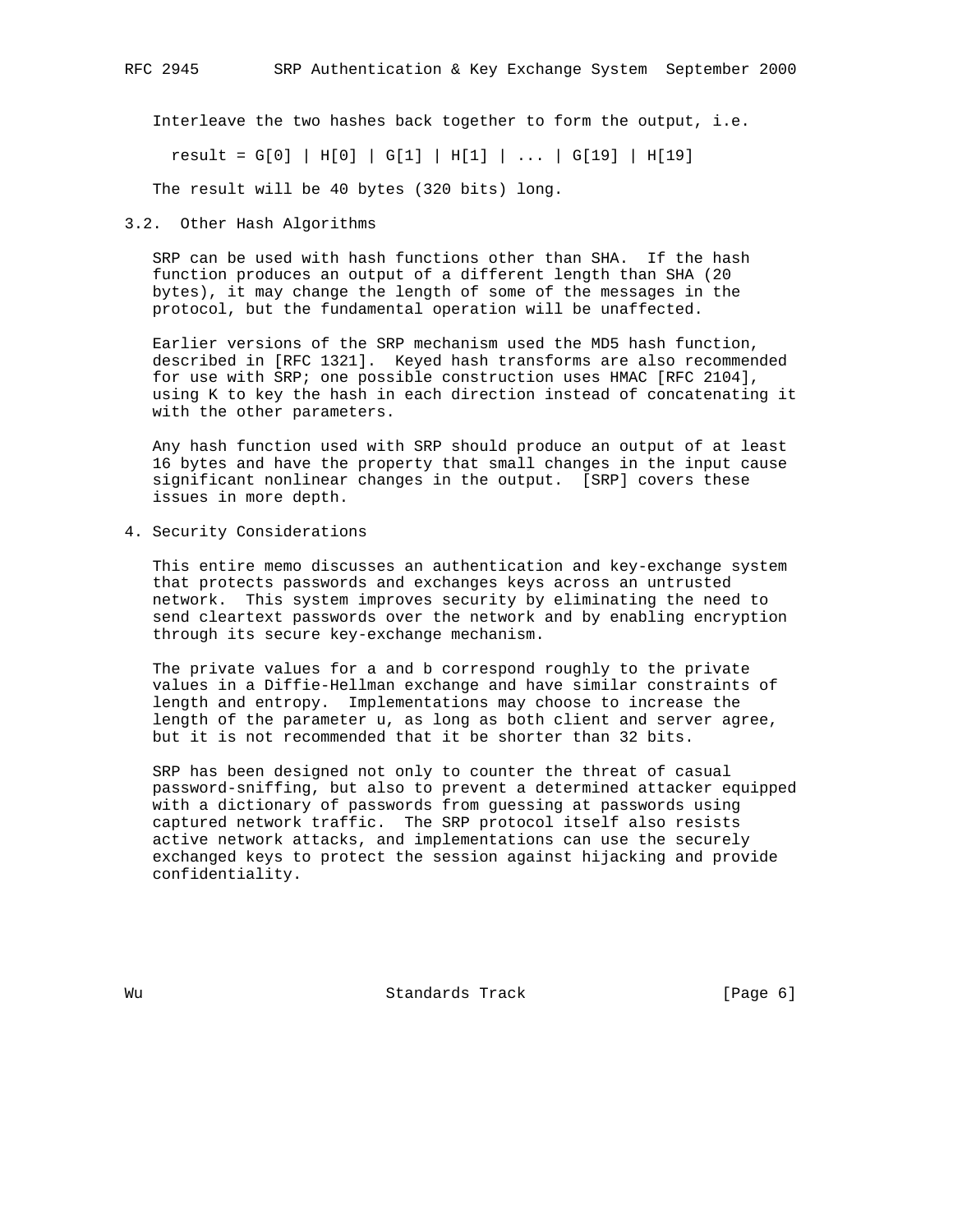SRP also has the added advantage of permitting the host to store passwords in a form that is not directly useful to an attacker. Even if the host's password database were publicly revealed, the attacker would still need an expensive dictionary search to obtain any passwords. The exponential computation required to validate a guess in this case is much more time-consuming than the hash currently used by most UNIX systems. Hosts are still advised, though, to try their best to keep their password files secure.

- 5. References
	- [RFC 1321] Rivest, R., "The MD5 Message-Digest Algorithm", RFC 1321, April 1992.
	- [RFC 1704] Haller, N. and R. Atkinson, "On Internet Authentication", RFC 1704, October 1994.
	- [RFC 1760] Haller, N., "The S/Key One-Time Password System", RFC 1760, Feburary 1995.
	- [RFC 2095] Klensin, J., Catoe, R. and P. Krumviede, "IMAP/POP AUTHorize Extension for Simple Challenge/Response", RFC 2095, January 1997.
	- [RFC 2104] Krawczyk, H., Bellare, M. and R. Canetti, "HMAC: Keyed- Hashing for Message Authentication", RFC 2104, February 1997.
	- [SHA1] National Institute of Standards and Technology (NIST), "Announcing the Secure Hash Standard", FIPS 180-1, U.S. Department of Commerce, April 1995.
	- [SRP] T. Wu, "The Secure Remote Password Protocol", In Proceedings of the 1998 Internet Society Symposium on Network and Distributed Systems Security, San Diego, CA, pp. 97-111.
- 6. Author's Address

 Thomas Wu Stanford University Stanford, CA 94305

EMail: tjw@cs.Stanford.EDU

Wu Standards Track [Page 7]